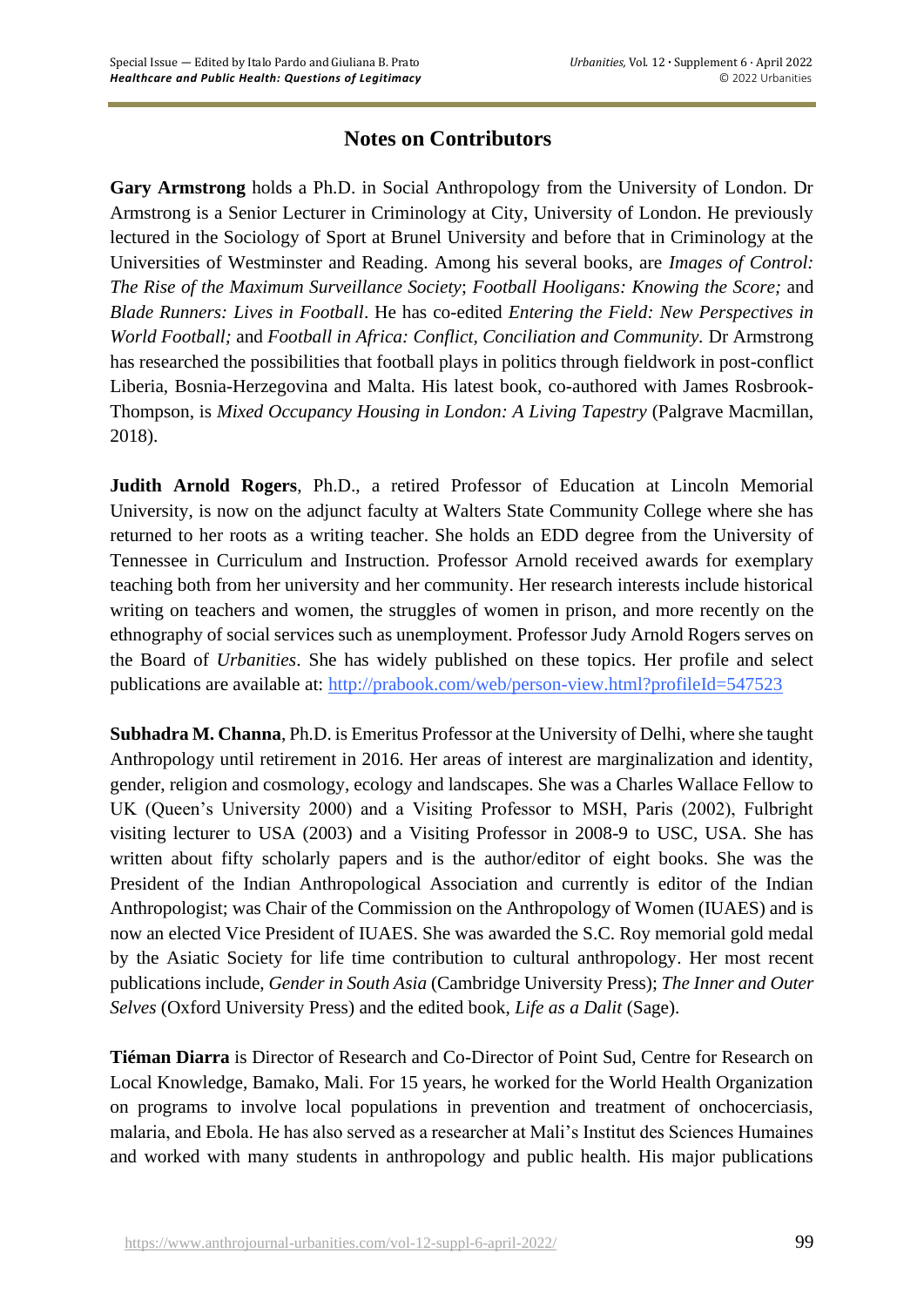include *Paludisme, cultures et communautés: Le cri du hibou* and *Santé, maladie et recours aux soins à Bamako (Mali): Les six esclaves du corps*.

**Ebru Kayaalp Jurich**, obtained her Ph.D. in Cultural Anthropology from Rice University in 2009. She is Associate Professor of Anthropology at Yeditepe University,Turkey. Her research interests span Cultural Anthropology, Ethnography, Science and Technology Studies, Disaster Studies, Risk and Uncertainty, Anthropocene, Neoliberalism, Agriculture, Governmentality, Regulation, Ethnography of Media, Media and Communication, Cultural Studies, Gender, Race and Class. Her most recent publications include Covid-19 and healthcare infrastructure in Turkey (2020); Earth in Practice: Uncertainty, Expertise, and the Expected Istanbul Earthquake (2021); 'Do You Think This is Normal?': Risk, Temporality, and the Management of Children's Food Allergies through Online Support Groups (2021).

**Dolores Koenig**, Ph.D., is Professor Emerita of Anthropology, American University, Washington, DC, USA. Her specialty is development project-caused forced displacement and resettlement. Her work on resettlement includes dam resettlement in West Africa, strategies to mitigate the impoverishment of resettlement, and the political context of resettlement. Her recent work includes an overview of the problems and opportunities of urban relocation in *Challenging the Prevailing Paradigm of Displacement and Resettlement: Risks, Impoverishment, Legacies, Solutions* (M. Cernea and J. Maldonado, eds), an overview of the major themes of anthropological publications in 2015 for the *American Anthropologist* and work on labour saving technologies used in the Manantali area for *Economic Anthropology*. Her most recent major piece is on retrofitting benefit-sharing programmes in developmentcaused displacement and resettlement, published in *Impact Assessment and Project Appraisal*.

**Marcello Mollica,** is Associate Professor in Cultural Anthropology at the University of Messina, Italy. He holds a PhD in Social Science (Catholic University of Leuven, Belgium) and a European Doctorate Enhancement in Conflict Resolution (University of Deusto, Bilbao, Spain). He was a pre-doc Marie Curie at the University of Ulster, a post-doc Intra-European Fellow at the University of Kent, a Marie Curie Visiting Staff member at the University of Tbilisi, a post-doc Fellow and Lecturer at the University of Fribourg and at the University of Pisa. He has conducted field-work in Northern Ireland, South-eastern Anatolia, Holy Land, Caucasia and Sicily.

**David Nugent,** Ph.D., is Professor of Anthropology at Emory University, USA. His research focuses on emergent patterns of inequality associated with urban growth and rural displacement in rapidly globalizing contexts, and the political responses of affected populations. Professor Nugent has investigated political responses from radical political parties to alternative democracies, from shadow states to illicit crime syndicates. His primary geographic area of specialization is Latin America, with South Asia as a secondary concentration. Professor Nugent has published his research widely. His most recent books are: *State Theory and Andean Politics: New Approaches to the Study of Rule* (ed. 2015), *The Encrypted State: Delusion and*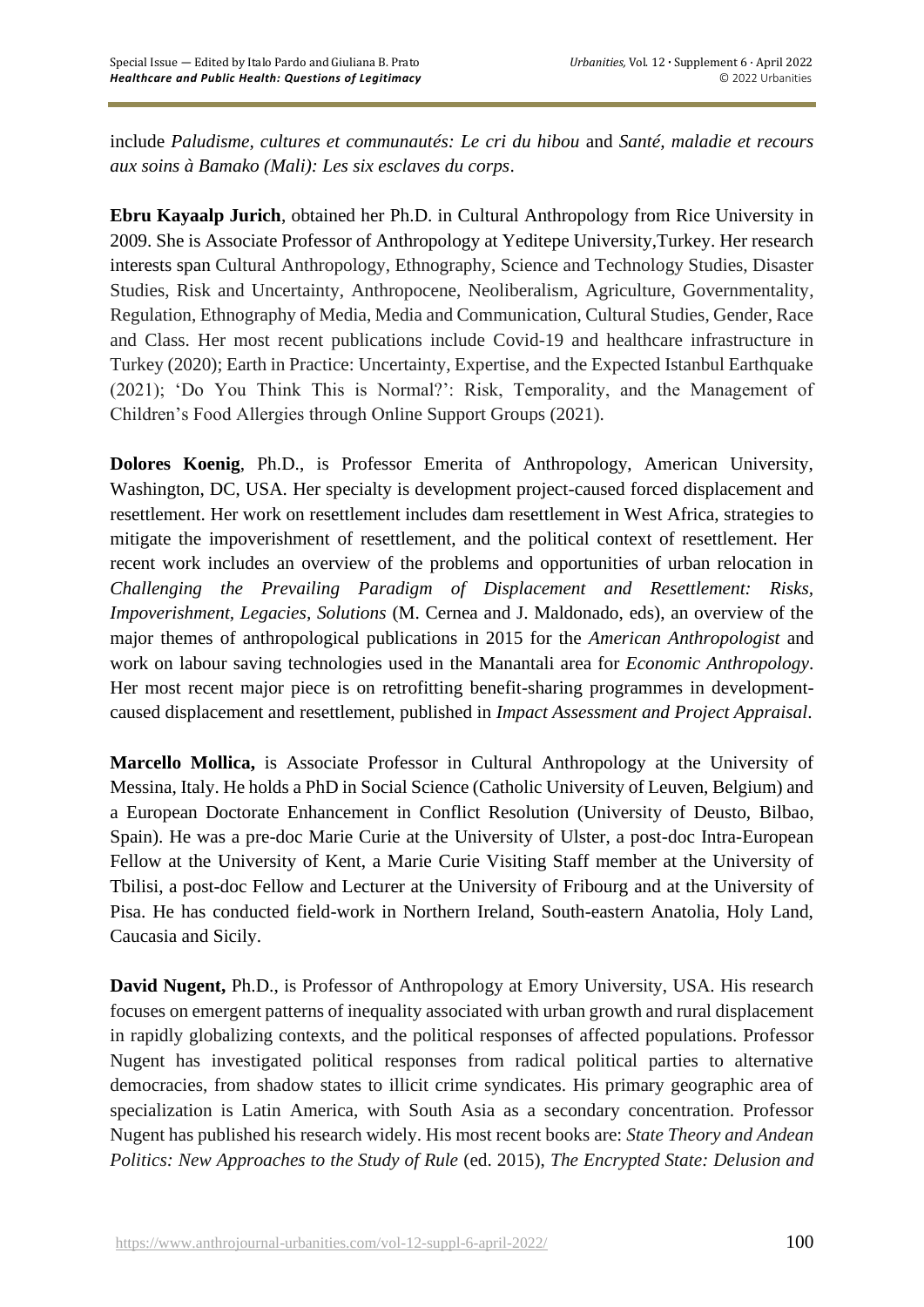*Displacement in the Northern Peruvian Andes* (2019) and *State Formation in the Liberal Era: Capitalisms and Claims of Citizenship in Mexico and Peru* (2020).

**Italo Pardo** received his Ph.D. in Social Anthropology from the University of London in 1988. He is Hon. Professor of Social Anthropology at the University of Kent. In the 1980s, Italo Pardo pioneered research in the urban West in British anthropology (*Managing Existence in Naples*, 1996) and in the early 1990s initiated anthropological research on legitimacy, morality, corruption and the élite (*Morals of Legitimacy*, 2000; *Between Morality and the Law*, 2004; *Legitimacy: Methodological and Theoretical Insights*, with G.B. Prato, 2019). He has lectured world-wide, authored a large body of peer-reviewed articles and books based on his research in Italy, France and England and edits with Dr Giuliana B. Prato the Series 'Palgrave Studies in Urban Anthropology'. Professor Pardo established and co-edits the journal Urbanities and cofounded and presides over the not-for-profit association, International Urban Symposium-IUS. He leads a multidisciplinary project on legitimacy. His profile and select publications are available at <https://italopardo.wordpress.com/>

**Giuliana B. Prato** received her Ph.D. in Social Anthropology from the University of London in 1995. She is Hon. Professor in Social Anthropology at the University of Kent. She has done fieldwork in Italy, England, France and Albania. Professor Prato has held lecturing positions in London and Kent and Visiting Professorships in British and European universities. She is editor, with Professor Italo Pardo, of the Series 'Palgrave Studies in Urban Anthropology'. She chairs the Commission on Urban Anthropology (IUAES) and co-founded both the journal *Urbanities* and the International Urban Symposium—IUS, of which she is Secretary-Treasurer. Prof. Prato has widely published in peer-reviewed journals and books and edited and co-edited several volumes. Among her edited volumes: *Beyond Multiculturalism* (2009); *City Life and Beyond in Times of Pandemic* (2020); and, with Italo Pardo, *Citizenship and the Legitimacy of Governance* (2010), *The Palgrave Handbook of Urban Ethnography* (2017), *Urban Inequalities* (2021). She is writing a monograph on Brindisi*.*

**Talbot W. Rogers** obtained his Ph.D. in Curriculum and Instruction from the University of Tennessee. Professor Rogers did his doctoral work in Nicaragua interviewing teachers there on the effect the war had on them during the 1970s. He spent 26 years teaching elementary school and 13 years teaching at Lincoln Memorial University. Professor Rogers essays include 'Making Bail for U.S. Universities: Can Education be Reclaimed from the Neo-Liberals' and 'War, Terrorism and Denial: Lessons learned from Civil War in Nicaragua'. His profile and select publications are available at: https://www.linkedin.com/in/talbot-rogers-54a54321

**James Rosbrook-Thompson** holds a PhD in Sociology from the London School of Economics and Political Science (LSE) and is currently Senior Lecturer in Sociology at Anglia Ruskin University. He is an urban sociologist whose research interests include 'race' and ethnicity, citizenship and belonging, youth delinquency, and sport. His most recent book (co-authored with Gary Armstrong), *Mixed-Occupancy Housing in London: A Living Tapestry*, was